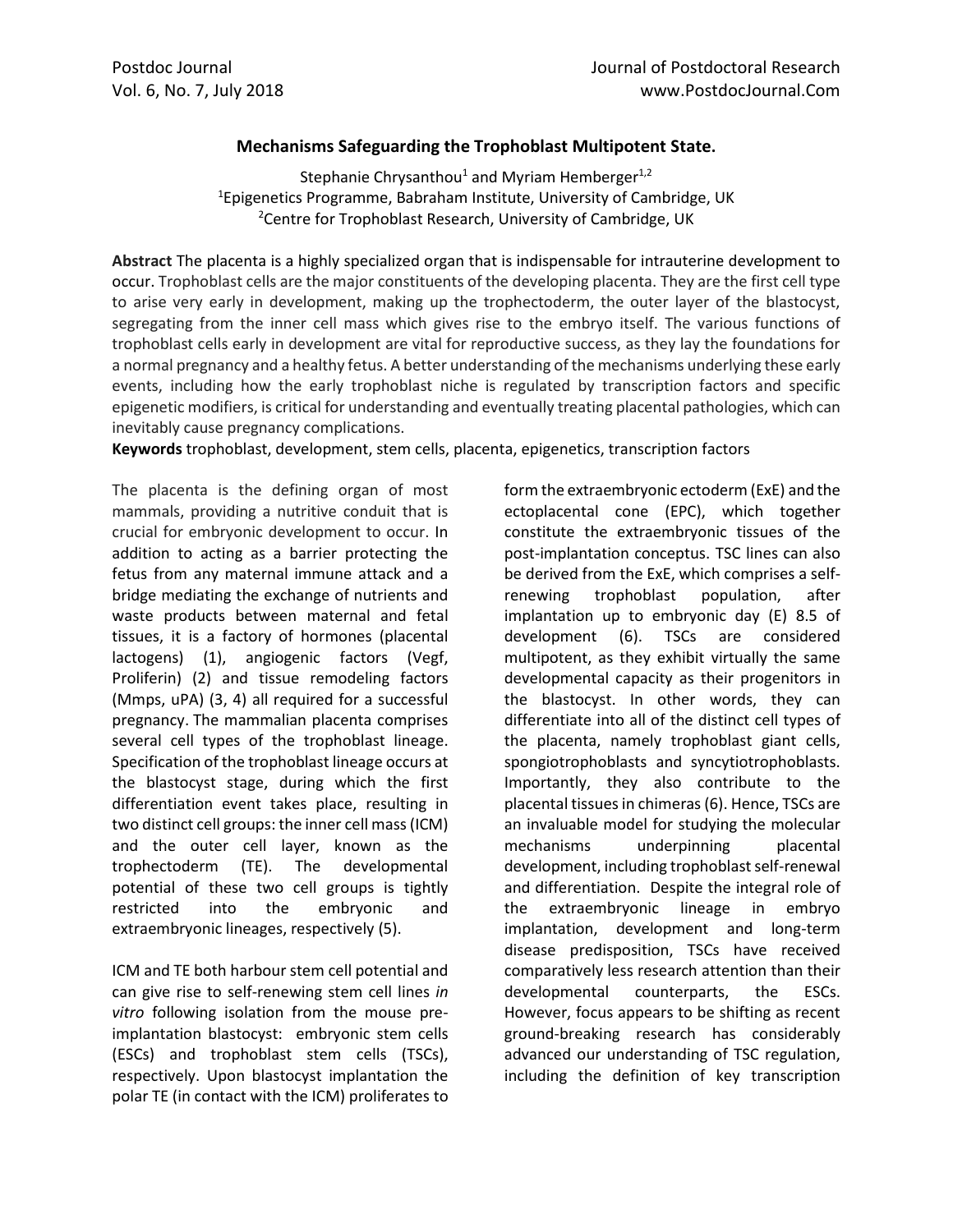networks, signaling pathways and epigenetic modifiers.

For instance, several studies have revealed the integral role specific transcription factors (TFs), such as Tead4, Cdx2 and Eomes, play in the establishment/maintenance of TS cell lines cultured *in vitro*, self-renewal and differentiation. Tead4 is one of the earliestacting proteins in the specification of the murine TE, where it interacts with nuclear Yap1 to induce the expression of Cdx2. Mutation of *Tead4* results in a failure of blastocoel formation and thus embryonic lethality at the periimplantation stage (7, 8), highlighting its importance in the initial stages of embryonic development. Cdx2 is one of the best studied TFs involved in trophoblast cell lineage establishment. Unlike Tead4, Cdx2 is not critical for TE specification but it plays an integral role in TE maintenance and proliferation. As such, *Cdx2*  mutant embryos initially form blastocysts, but they subsequently collapse and cannot implant (9). Meanwhile, Eomes expression is first detected in the TE at the blastocyst stage and continues into ExE at the post-implantation stage. Eomes plays a role in further trophoblast expansion, as shown by *Eomes*-/- TE, which does not transition to trophoblast (10). Esrrb is another protein that is integral to the maintenance of the multipotent state. It is an orphan nuclear receptor acting as a TF, and its critical role in early mammalian development is evident from the embryonic lethality observed in *Esrrb<sup>-/-</sup>* mutant conceptuses, resulting from defects in the trophoblast compartment. Formation of ExE is unaffected in these mutants, but subsequent maintenance of trophoblast expansion in the chorionic ectoderm fails, resulting in aberrant trophoblast differentiation into giant cells (11). In the early postimplantation conceptus (E6.5), Eomes, Cdx2 and Esrrb exhibit a similar expression pattern in the distal portion of the ExE closest to the epiblast, a derivative of ICM. This expression profile, together with the inability to derive TSCs in the absence of any of these factors, supports the view of these TFs as TSC markers. Accordingly,

they are rapidly downregulated upon trophoblast differentiation *in vivo* and *in vitro*  (6).

A number of other TFs are known to have pivotal roles in the trophoblast compartment and in the maintenance of TSCs, although their expression profile also extends to trophoblast cells outside the immediate TSC niche. One of these, Elf5, is a TSC marker that is expressed from the late blastocyst stage onwards and is detected in most cells of the ExE. Thus, it initially acts downstream of Cdx2 and Eomes, but is subsequently essential to maintain *Cdx2* and *Eomes* expression in the ExE within the post-implantation conceptus (12, 13). The integral role of Elf5 in ExE formation is demonstrated by the embryonic lethality around E8.5 observed in Elf5 mutants, characterized by EPC differentiation in the absence of ExE formation (12, 14). AP-2γ, also known as Tfap2c, is another important TF in the regulation of TSC fate. AP-2γ cooperates with Sox2 in a TSCspecific manner to maintain the multipotent state of trophoblast stem or progenitor cells. AP-2γ can physically interact with Sox2 in TSCs, recruiting it to target sites where they co-occupy self-renewal gene loci (15). Interestingly, AP-2γ is expressed in all trophoblast cell types, including the TE of blastocyst-stage embryos, and after implantation in ExE, EPC and giant cells (16, 17). AP-2γ-null embryos exhibit several trophoblast defects, including diminished cell growth of the ExE and EPC, and a decreased giant cell population, eventually resulting in failure to form the terminally differentiated placental labyrinth (16). These defects lead to growth retardation of the embryo before mid-gestation and ultimately embryonic lethality around E9.5 (18).

The ability to grow stem cells *in vitro* and expand them indefinitely depends on our understanding of the external signals required for their selfrenewal. In the case of TSCs, Fgf, heparin and mouse embryonic fibroblast conditioned medium (MEF-CM) were found to be necessary and sufficient for maintaining the proliferative and self-renewal capacity of TSCs *in vitro* (6). *In vivo*, Fgf4 is secreted by the ICM and,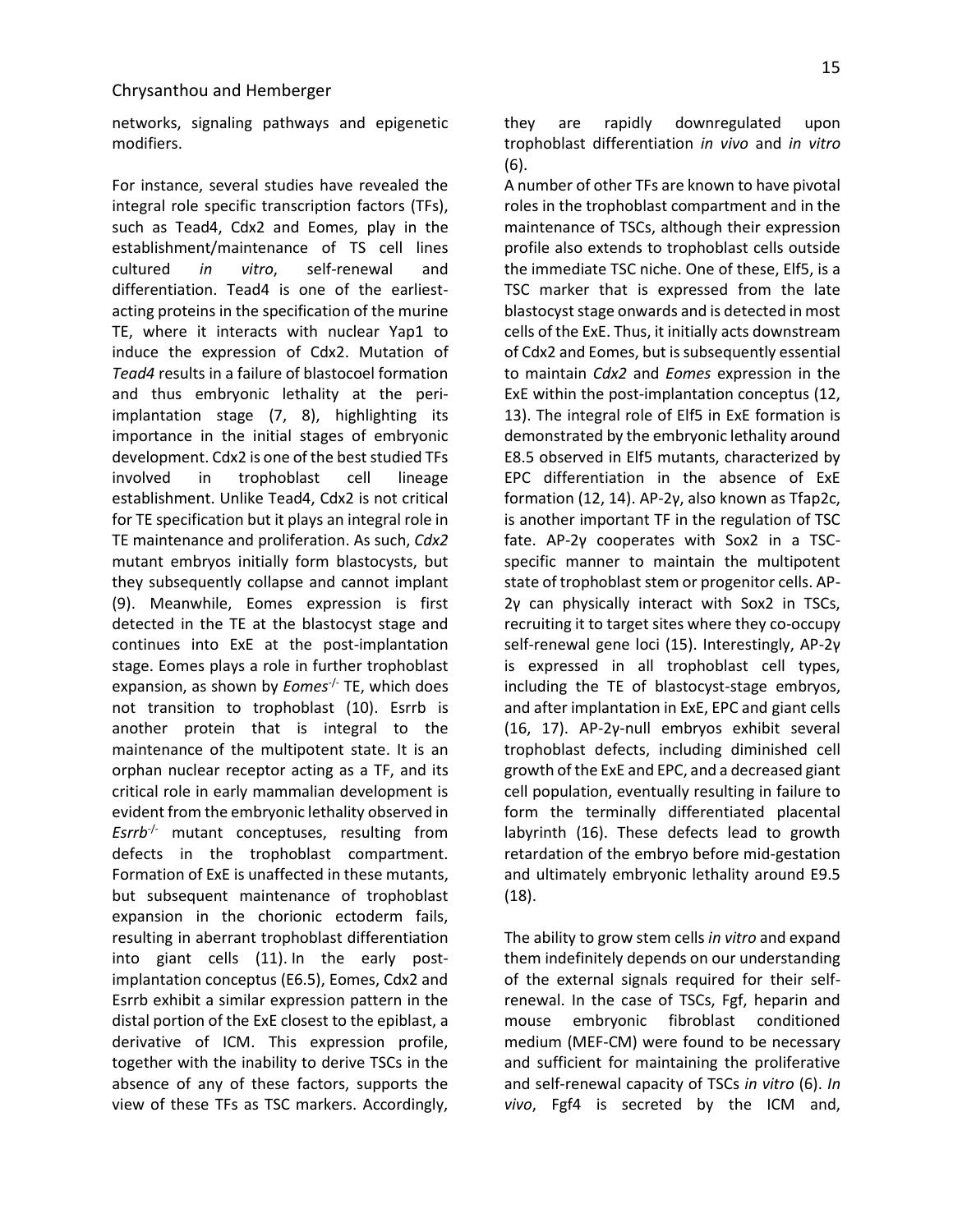subsequently, the epiblast (19). It acts in a paracrine manner on the TE and ExE, which express the cognate receptor, Fgfr2c. Activation of Fgf signaling mediates trophoblast selfrenewal and proliferation (6, 20) and proximity to the Fgf source is, therefore, key to the maintenance of the trophoblast multipotent state. Accordingly, mural TE, which are not in contact with the ICM, are the first to differentiate into giant cells. Likewise, the EPC differentiates into spongiotrophoblasts and giant cells as it grows away from the epiblast. In TSCs cultured *in vitro,* Fgf4 withdrawal results in trophoblast differentiation, mainly towards the giant cell fate (6). Fgf signaling is indispensable for early embryonic development, particularly extraembryonic development, as indicated by Fgf-signaling-component mutants, which die peri- or early post-implantation. For example, Fgf4- and Fgfr2-depleted conceptuses die shortly after implantation (21-23), while mutation in *Frs2a*, a mediator of Fgf signaling, results in embryonic lethality by E7.5-8.0 (24, 25). Frs2a is integral to the maintenance of the TSC progenitor population in ExE, as *Frs2a*-/- embryos exhibit defective development and differentiation of the ExE due to impaired Fgf signaling (25). In response to the Fgf signal, Frs2a binds Shp2 and activates the Erk cascade. *Shp2*  mutant embryos fail to expand the trophoblast lineage and die peri-implantation with diminished giant cell numbers and ICM death. Furthermore, TSCs cannot be derived from *Shp2* mutant blastocysts (26). These findings imply that Erk activation downstream of Fgf signaling is critical for the development of extraembryonic lineages. This conclusion is further supported by the phenotype of *Erk2*-/- embryos, which exhibit trophoblast proliferation defects, failure to form ExE and EPC, and post-implantation lethality (27). Collectively, these mutant studies highlight the pivotal role of Fgf signaling in TSC maintenance and normal expansion of the trophoblast compartment.

Regarding the essential, active component in MEF-CM, Erlebacher *et al.* reported the importance of Tgf-β superfamily members, namely either Tgf-β or Activin. These data

corroborated earlier evidence from various Tgfβ family member knock-outs (KOs) that suggested Tgf-β signaling plays an important role in the maintenance of TSCs (28, 29). Tgf-β is the ligand of a heterotetrameric transmembrane receptor complex composed of type I (Tgfβr1) and type II (Tgfβr2) receptors, which are Ser-Thr kinases. Similarly, Activin binds type I receptor, Acvr1b, in complex with type II receptor, Acvr2 or Acvr2b (30). Upon Tgf-β or Activin binding, signal transduction involves the activation of Smad2/3 proteins via phosphorylation and nuclear translocation, which, in turn, regulate gene expression through interaction with transcriptional co-activators or co-repressors (30, 31). Tgf-β signaling in epithelial cells induces G1 cell-cycle arrest through Smad activation and altered expression of cell-cycle regulatory components, including upregulation of the cyclin-dependent kinase (Cdk) inhibitors, p15I<sup>nk4b</sup> and  $p21^{Cip1}$ , and downregulation of  $Id1/2/3$ , which promote cell-cycle progression and inhibit cell differentiation (32, 33). Tgf-β signaling also downregulates c-myc: a TF essential for cell cycle progression (34). In TSCs, the cytostatic effect of Tgf-β is selectively inhibited by constitutively active Fgf signaling (28). The requirement of the Tgf-β signaling pathway for TSC maintenance and normal trophoblast differentiation is evident from mutations of the relevant receptors. Thus, deletion of the genes encoding the two Tgf-β receptors, Tgfβr1 and Tgfβr2, causes midgestational lethality with defective vasculogenesis in the yolk sac (35, 36). KOs of *Acvr1b* are affected even earlier, as they exhibit a disorganised ExE by 6.5 and die by E8.5 (37). Meanwhile, *Acvr2/2b* DKO embryos (Type II Activin receptors) exhibit severe growth restriction of both embryonic and extraembryonic tissues, and they die by E8.5 (38). All three Activin receptors are expressed by the ExE, meaning that the effect of Activin is direct, i.e. via autocrine signaling (37, 39).

Nodal is another Tgf-β superfamily member that is involved in the maintenance of the proliferating TSC population *in vivo*. Nodaldepleted embryos exhibit failed TSC maintenance accompanied by TGC overgrowth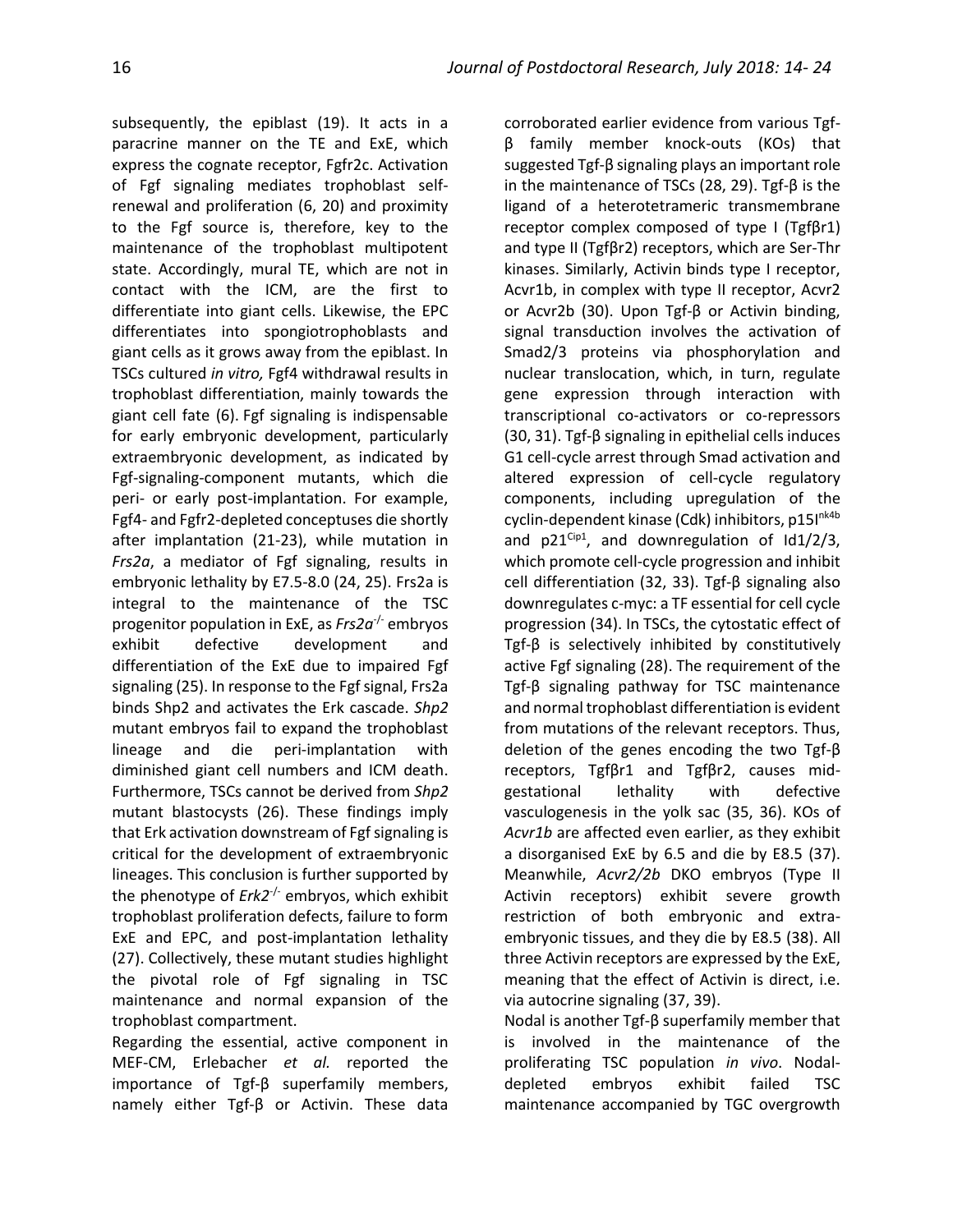and absence of spongiotrophoblast and placental labyrinth formation (40). Nodal is expressed by the epiblast and binds to Activin receptors to activate Smad2/3, similar to Tgf-β and Activin (41). Nodal overexpression in TSCs can partially compensate for Fgf4 and MEF-CM removal, as it partially inhibits trophoblast differentiation (42). It is proposed that Tgf-β signaling is bi-functional, acting to maintain TSC pluripotency under Fgf control and, on the other hand, rapidly inducing TSC differentiation and cell-cycle arrest upon loss of Fgf4 signal (28). Overall, detailed molecular work both *in vivo* and *in vitro* has established the pivotal role of Fgf and Tgf-β signaling components for TSC maintenance.

The concerted actions of TFs and signaling cascades lead to the establishment and maintenance of the first cell lineages. These functions are influenced by epigenetic modifications that affect chromatin organisation to mediate cellular plasticity or to underpin cellular differentiation. The best-studied epigenetic modification is methylation of cytosine at the 5-carbon position of cytosine (5mC), which most commonly occurs at CpG dinucleotides (43). When present at gene promoters, this marker is frequently associated with gene repression (44). In general, it is believed that DNA methylation has a pivotal role in 'locking in' cell fate decisions (45). As such, the progressive restriction of cellular plasticity is accompanied by accumulation of DNA methylation marks that impose a cellular memory and, ultimately, ensure stable, terminal cellular differentiation. Indeed, methylation patterns can define and distinguish each cell lineage (46-48). For example, Senner *et al* identified developmentally regulated sequence elements, such as CpG islands and promoters, exhibiting methylation profiles that differ between embryonic and extraembryonic lineages. Strikingly the study also showed that methylation can distinguish between the different extraembryonic lineages, trophoblast and extraembryonic endoderm (XEN). For example, key TFs for trophoblast specification,

such as Cdx2, Tfap2c and Elf5, are highly methylated, hence repressed, in XEN stem cells, while, conversely, XEN-TFs are hypermethylated in TSCs (49).

One key locus where the lineage-specific acquisition of DNA methylation has been shown to impose early cell fate restriction is the transcription factor, Elf5. *Elf5* is methylated and stably repressed in the embryonic lineage, but hypomethylated and expressed in the trophoblast lineage, where it upregulates the expression of the trophoblast stem cell genes, *Cdx2* and *Eomes* (50). Thus, after the first differentiation event, epigenetic modification of *Elf5* sets the barrier between the two cell lineages; Elf5, therefore, functions as a gatekeeper, maintaining cell fate by reinforcing commitment to the trophoblast lineage and preventing cells of the embryonic lineage from differentiating into trophoblasts (50).

Another intriguing aspect of TSC lineage restriction, maintenance and differentiation is the importance of protein abundance. For example, Latos *et al* showed that Elf5-mediated roles in TSCs are highly dependent on its protein expression level, which in turn affect its protein interactome. In TSCs, Elf5 interacts with Eomes, recruiting AP-2γ to trophoblast multipotency gene loci (triple-occupancy sites), inducing their expression and maintaining the trophoblast stem cell state. However, when Elf5 protein levels increase, it predominantly interacts with AP-2γ. As a result, this complex binds to doubleand single-occupancy gene loci that contain the AP-2γ motif and are associated with trophoblast differentiation (51). In addition, Murray *et al* described how the dynamic expression of Plet1, another gene loci which is hypermethylated in ESCs, but hypomethylated in TSCs, affects trophoblast cell fate. In stem cell conditions Plet1 is highly expressed and facilitates the maintenance of the multipotent state through the induction of Elf5 expression. In contrast, Plet1 was shown to be also expressed in trophoblast giant cells, implying that this biphasic expression pattern is important in selfrenewal and differentiation. High Plet1 levels induce trophoblast giant cell differentiation,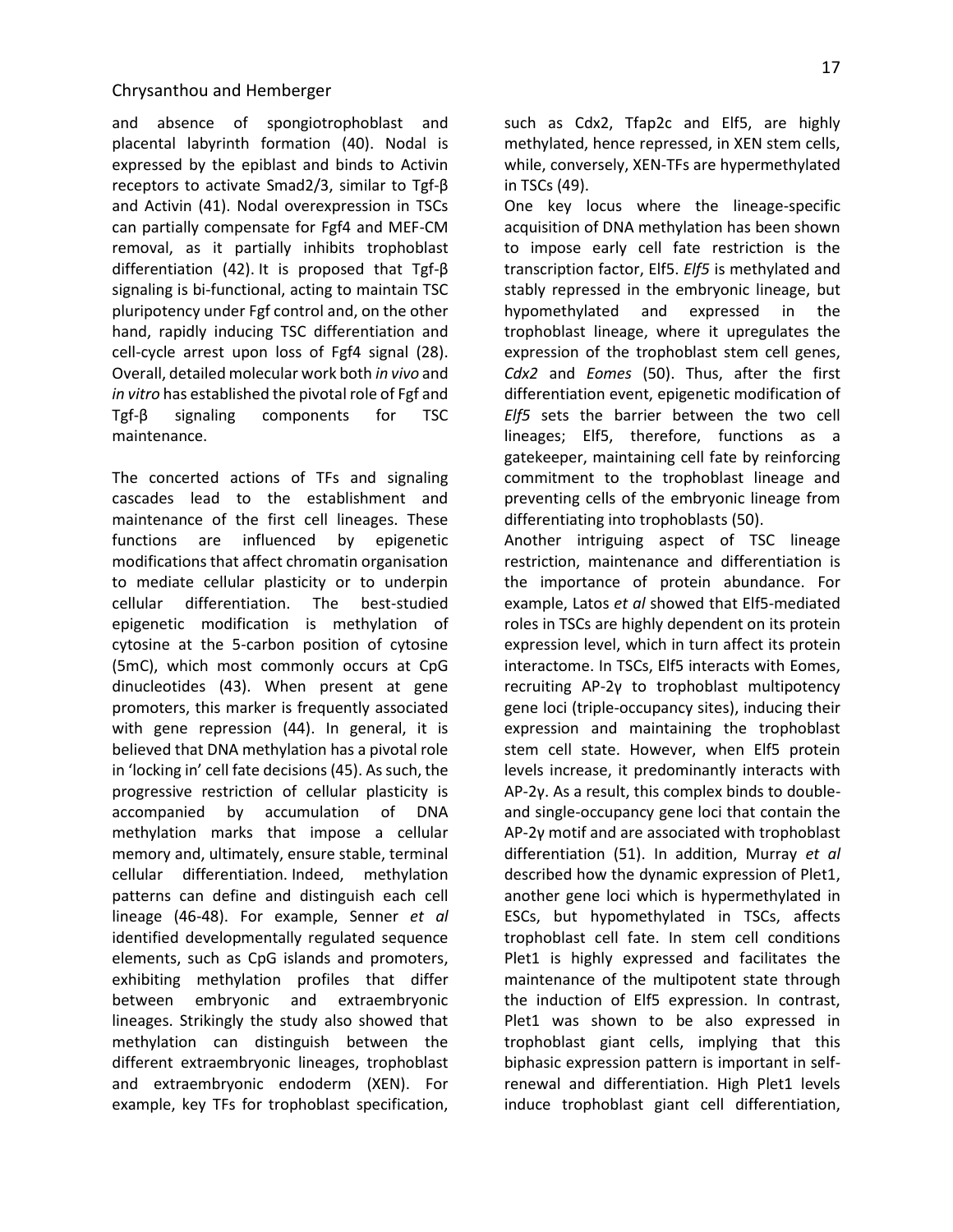whereas Plet1 depletion favours differentiation towards the syncytiotrophoblasts lineage (52).

5-hydroxymethylcytosine (5hmC) is another important epigenetic modification. It derives from 5mC through the catalytic action of the Ten eleven translocation (Tet) enzymes (53). 5hmC has been associated with DNA demethylation, gene expression, open chromatin organisation and, generally, transcriptionally active genes (54-56). Both 5hmC and Tet proteins have been extensively studied for their role in maintaining the ES cell [state,](https://www.sciencedirect.com/topics/biochemistry-genetics-and-molecular-biology/cell-potency) and their importance in epigenetic reprogramming during development has been well defined (57-60). Yet their role in the extra-embryonic lineage, and, in particular, in TSCs, had been widely overlooked until recently. Chrysanthou *et al* showed that Tet1/2 play a significant role in safeguarding the trophoblast multipotent state, as Tet1/2 depletion in TSCs resulted in trophoblast giant differentiation, accompanied by epithelial-tomesenchymal transition (EMT) and a transition from the mitotic cell-cycle to the endocycle (61). The endocycle (also known as endoreduplication) is a highly specialized characteristic of trophoblast differentiation, specifically the giant cell lineage. It involves an exit from the mitotic cell cycle to undergo repeated rounds of endoreduplication, resulting in highly polyploid "giant" cells (62, 63). Despite extensive studies on endoreduplication, the exact mechanisms governing its regulation in trophoblast differentiation have yet to be fully elucidated. Much is known about the cell-cycle machinery involved in endocycle regulation, including; inhibition of Cyclin B1 translation,

#### **References**

1. Soares MJ, Chapman BM, Rasmussen CA, Dai G, Kamei T, Orwig KE. Differentiation of trophoblast endocrine cells. Placenta. 1996;17(5-6):277-89. [https://doi.org/10.1016/S0143-](https://doi.org/10.1016/S0143-4004(96)90051-X) [4004\(96\)90051-X](https://doi.org/10.1016/S0143-4004(96)90051-X) [https://doi.org/10.1016/S0143-](https://doi.org/10.1016/S0143-4004(96)90070-3) [4004\(96\)90070-3](https://doi.org/10.1016/S0143-4004(96)90070-3)

increased *Cyclin D1* expression (64) and oscillating Cyclin A/E expression (65). On the other hand, there is a limited understanding of how the epigenome is regulated during the mitotic cell cycle-to-endocycle transition (66, 67). The fact that the depletion of the epigenetic modifiers, Tet1/2, induces giant cell differentiation (61), indicates that apart from a direct association with the mitotic machinery, evident by the Tet1 interaction with Cyclin B1 (61), there could also be a general dynamic epigenetic signature facilitating cell cycle progression.

TSCs have tremendous biomedical relevance as ~30% of all human pregnancies are affected by placental-related defects (68), hence understanding placental development is paramount. A recent ground-breaking study highlighted the highly underestimated importance of proper placental development for embryo viability and growth (69). It was reported that 68% of KO lines that are lethal at or after mid-gestation exhibited placental dysmorphologies, whereas early lethality (E9.5–14.5) was almost 100% associated with severe placental malformations. This highlights the absolute necessity of including extraembryonic tissues in the analysis of mouse mutant strains in developmental studies (69). Such efforts complemented with *in vitro* TSC studies will further characterise molecular mechanisms and trophoblast-specific functions, paving the way to deciphering human placental development and human reproductive biology in general.

2. Vuorela P, Hatva E, Lymboussaki A, Kaipainen A, Joukov V, Persico MG, et al. Expression of vascular endothelial growth factor and placenta growth factor in human placenta. Biol Reprod. 1997;56(2):489-94.

<https://doi.org/10.1095/biolreprod56.2.489> PMid:9116151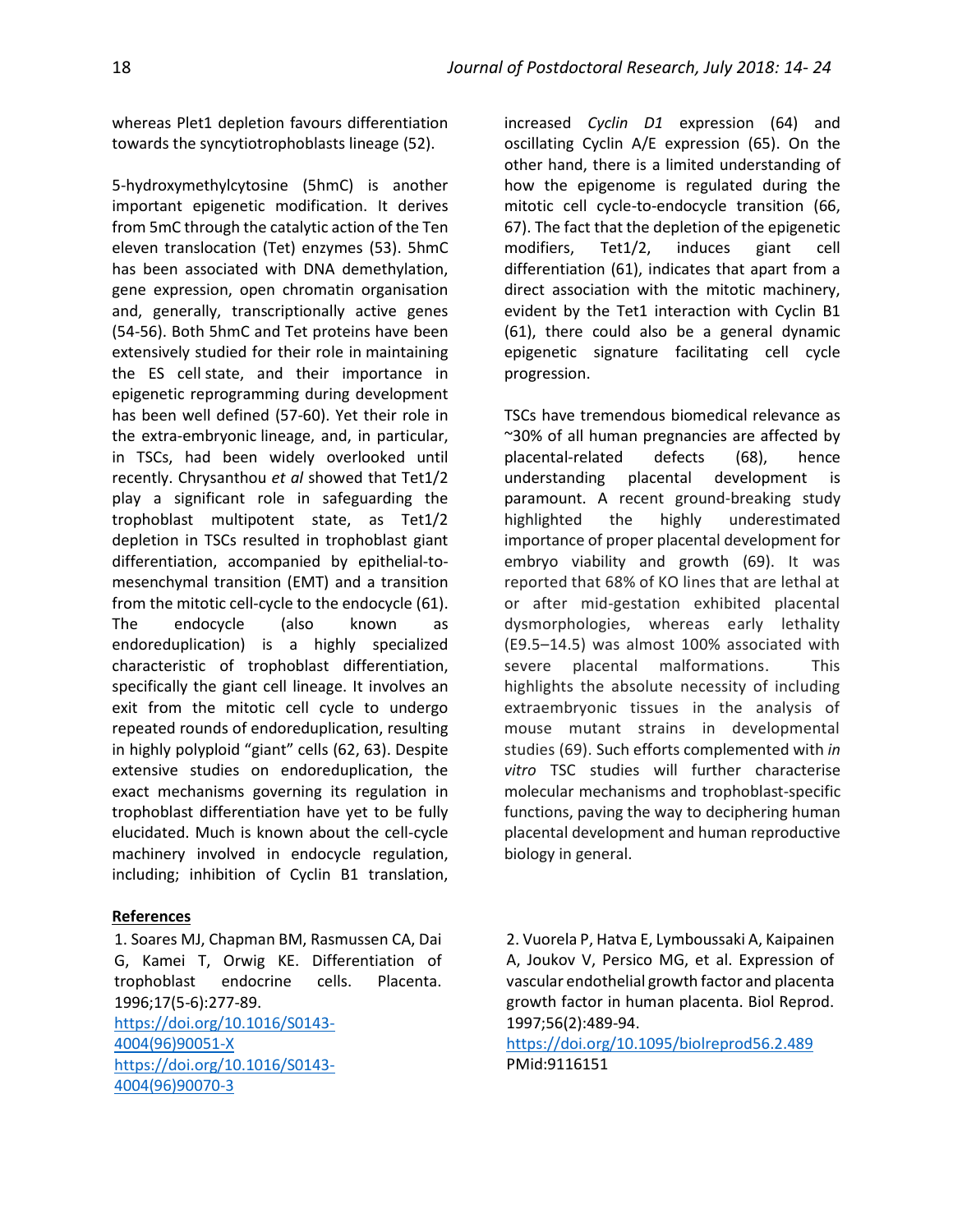3. Teesalu T, Masson R, Basset P, Blasi F, Talarico D. Expression of matrix metalloproteinases during murine chorioallantoic placenta maturation. Dev Dyn. 1999;214(3):248-58.

[https://doi.org/10.1002/\(SICI\)1097-](https://doi.org/10.1002/(SICI)1097-0177(199903)214:3%3C248::AID-AJA8%3E3.0.CO;2-N) [0177\(199903\)214:3<248::AID-AJA8>3.0.CO;2-](https://doi.org/10.1002/(SICI)1097-0177(199903)214:3%3C248::AID-AJA8%3E3.0.CO;2-N) [N](https://doi.org/10.1002/(SICI)1097-0177(199903)214:3%3C248::AID-AJA8%3E3.0.CO;2-N)

4. Teesalu T, Blasi F, Talarico D. Expression and function of the urokinase type plasminogen activator during mouse hemochorial placental development. Dev Dyn. 1998;213(1):27-38. [https://doi.org/10.1002/\(SICI\)1097-](https://doi.org/10.1002/(SICI)1097-0177(199809)213:1%3C27::AID-AJA3%3E3.0.CO;2-) [0177\(199809\)213:1<27::AID-AJA3>3.0.CO;2-#](https://doi.org/10.1002/(SICI)1097-0177(199809)213:1%3C27::AID-AJA3%3E3.0.CO;2-)

5. Rossant J, Tam PP. Blastocyst lineage formation, early embryonic asymmetries and axis patterning in the mouse. Development. 2009;136(5):701-13.

<https://doi.org/10.1242/dev.017178> PMid:19201946

6. Tanaka S, Kunath T, Hadjantonakis AK, Nagy A, Rossant J. Promotion of trophoblast stem cell proliferation by FGF4. Science. 1998;282(5396):2072-5.

[https://doi.org/10.1126/science.282.5396.207](https://doi.org/10.1126/science.282.5396.2072) [2](https://doi.org/10.1126/science.282.5396.2072) PMid:9851926

7. Nishioka N, Yamamoto S, Kiyonari H, Sato H, Sawada A, Ota M, et al. Tead4 is required for specification of trophectoderm in preimplantation mouse embryos. Mech Dev. 2008;125(3-4):270-83.

<https://doi.org/10.1016/j.mod.2007.11.002> PMid:18083014

8. Yagi R, Kohn MJ, Karavanova I, Kaneko KJ, Vullhorst D, DePamphilis ML, et al. Transcription factor TEAD4 specifies the trophectoderm lineage at the beginning of mammalian development. Development. 2007;134(21):3827-36.

<https://doi.org/10.1242/dev.010223> PMid:17913785

9. Strumpf D, Mao CA, Yamanaka Y, Ralston A, Chawengsaksophak K, Beck F, et al. Cdx2 is required for correct cell fate specification and differentiation of trophectoderm in the mouse blastocyst. Development. 2005;132(9):2093-

## 102. <https://doi.org/10.1242/dev.01801> PMid:15788452

10. Russ AP, Wattler S, Colledge WH, Aparicio SA, Carlton MB, Pearce JJ, et al. Eomesodermin is required for mouse trophoblast development and mesoderm formation. Nature. 2000;404(6773):95-9.

## <https://doi.org/10.1038/35003601> PMid:10716450

11. Luo J, Sladek R, Bader JA, Matthyssen A, Rossant J, Giguère V. Placental abnormalities in mouse embryos lacking the orphan nuclear receptor ERR-beta. Nature. 1997;388(6644):778-82.

## <https://doi.org/10.1038/42022> PMid:9285590

12. Donnison M, Beaton A, Davey HW, Broadhurst R, L'Huillier P, Pfeffer PL. Loss of the extraembryonic ectoderm in Elf5 mutants leads to defects in embryonic patterning. Development. 2005;132(10):2299-308. <https://doi.org/10.1242/dev.01819> PMid:15829518

13. Zhou J, Ng AY, Tymms MJ, Jermiin LS, Seth AK, Thomas RS, et al. A novel transcription factor, ELF5, belongs to the ELF subfamily of ETS genes and maps to human chromosome 11p13- 15, a region subject to LOH and rearrangement in human carcinoma cell lines. Oncogene. 1998;17(21):2719-32.

## <https://doi.org/10.1038/sj.onc.1202198> PMid:9840936

14. Zhou J, Chehab R, Tkalcevic J, Naylor MJ, Harris J, Wilson TJ, et al. Elf5 is essential for early embryogenesis and mammary gland development during pregnancy and lactation. EMBO J. 2005;24(3):635-44. <https://doi.org/10.1038/sj.emboj.7600538> PMid:15650748 PMCid:PMC548648

15. Adachi K, Nikaido I, Ohta H, Ohtsuka S, Ura H, Kadota M, et al. Context-dependent wiring of Sox2 regulatory networks for self-renewal of embryonic and trophoblast stem cells. Mol Cell. 2013;52(3):380-92.

<https://doi.org/10.1016/j.molcel.2013.09.002> PMid:24120664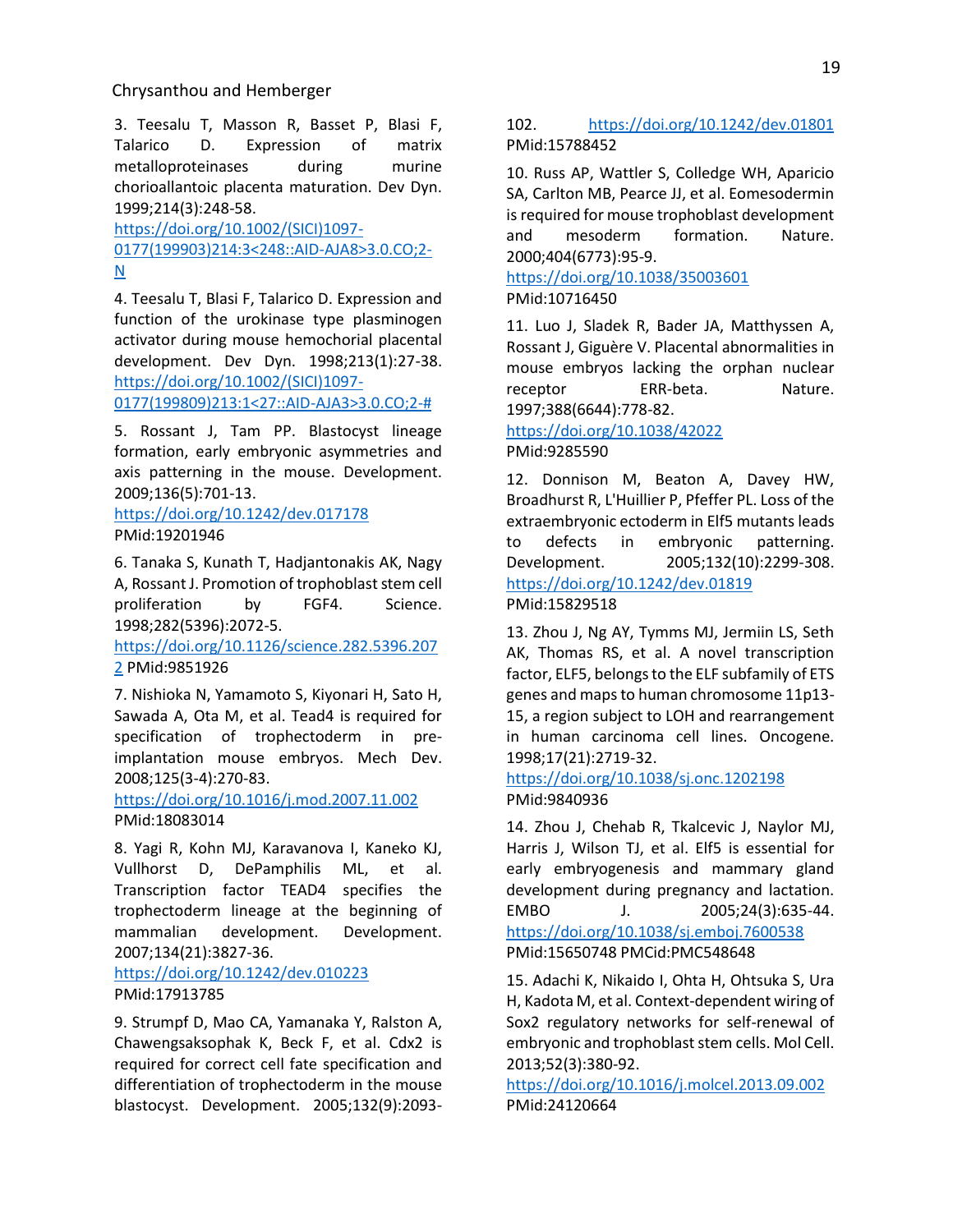16. Auman HJ, Nottoli T, Lakiza O, Winger Q, Donaldson S, Williams T. Transcription factor AP-2gamma is essential in the extra-embryonic lineages for early postimplantation development. Development. 2002;129(11):2733-47. PMid:12015300

17. Sapin V, Bouillet P, Oulad-Abdelghani M, Dastugue B, Chambon P, Dollé P. Differential expression of retinoic acid-inducible (Stra) genes during mouse placentation. Mech Dev. 2000;92(2):295-9.

## [https://doi.org/10.1016/S0925-](https://doi.org/10.1016/S0925-4773(00)00241-0) [4773\(00\)00241-0](https://doi.org/10.1016/S0925-4773(00)00241-0)

18. Werling U, Schorle H. Transcription factor gene AP-2 gamma essential for early murine development. Mol Cell Biol. 2002;22(9):3149- 56. [https://doi.org/10.1128/MCB.22.9.3149-](https://doi.org/10.1128/MCB.22.9.3149-3156.2002) [3156.2002](https://doi.org/10.1128/MCB.22.9.3149-3156.2002) PMid:11940672 PMCid:PMC133770

19. Rappolee DA, Basilico C, Patel Y, Werb Z. Expression and function of FGF-4 in periimplantation development in mouse embryos. Development. 1994;120(8):2259-69. PMid:7925026

20. Rossant J, Cross JC. Placental development: lessons from mouse mutants. Nat Rev Genet. 2001;2(7):538-48.

<https://doi.org/10.1038/35080570> PMid:11433360

21. Feldman B, Poueymirou W, Papaioannou VE, DeChiara TM, Goldfarb M. Requirement of FGF-4 for postimplantation mouse development. Science. 1995;267(5195):246-9. <https://doi.org/10.1126/science.7809630> PMid:7809630

22. Goldin SN, Papaioannou VE. Paracrine action of FGF4 during periimplantation development maintains trophectoderm and primitive endoderm. Genesis. 2003;36(1):40-7. <https://doi.org/10.1002/gene.10192> PMid:12748966

23. Arman E, Haffner-Krausz R, Chen Y, Heath JK, Lonai P. Targeted disruption of fibroblast growth factor (FGF) receptor 2 suggests a role for FGF signaling in pregastrulation mammalian development. Proc Natl Acad Sci U S A. 1998;95(9):5082-7.

<https://doi.org/10.1073/pnas.95.9.5082> PMid:9560232 PMCid:PMC20217

24. Hadari YR, Gotoh N, Kouhara H, Lax I, Schlessinger J. Critical role for the dockingprotein FRS2 alpha in FGF receptor-mediated signal transduction pathways. Proc Natl Acad Sci U S A. 2001;98(15):8578-83. <https://doi.org/10.1073/pnas.161259898> PMid:11447289 PMCid:PMC37478

25. Gotoh N, Manova K, Tanaka S, Murohashi M, Hadari Y, Lee A, et al. The docking protein FRS2alpha is an essential component of multiple fibroblast growth factor responses during early mouse development. Mol Cell Biol. 2005;25(10):4105-16.

## [https://doi.org/10.1128/MCB.25.10.4105-](https://doi.org/10.1128/MCB.25.10.4105-4116.2005) [4116.2005](https://doi.org/10.1128/MCB.25.10.4105-4116.2005)

PMid:15870281 PMCid:PMC1087717

26. Yang W, Klaman LD, Chen B, Araki T, Harada H, Thomas SM, et al. An Shp2/SFK/Ras/Erk signaling pathway controls trophoblast stem cell survival. Dev Cell. 2006;10(3):317-27. <https://doi.org/10.1016/j.devcel.2006.01.002> PMid:16516835

27. Saba-El-Leil MK, Vella FD, Vernay B, Voisin L, Chen L, Labrecque N, et al. An essential function of the mitogen-activated protein kinase Erk2 in mouse trophoblast development. EMBO Rep. 2003;4(10):964-8. <https://doi.org/10.1038/sj.embor.embor939> PMid:14502223 PMCid:PMC1326397

28. Erlebacher A, Price KA, Glimcher LH. Maintenance of mouse trophoblast stem cell proliferation by TGF-beta/activin. Dev Biol. 2004;275(1):158-69.

<https://doi.org/10.1016/j.ydbio.2004.07.032> PMid:15464579

29. Guzman-Ayala M, Ben-Haim N, Beck S, Constam DB. Nodal protein processing and fibroblast growth factor 4 synergize to maintain a trophoblast stem cell microenvironment. Proc Natl Acad Sci U S A. 2004;101(44):15656-60. <https://doi.org/10.1073/pnas.0405429101> PMid:15505202 PMCid:PMC524845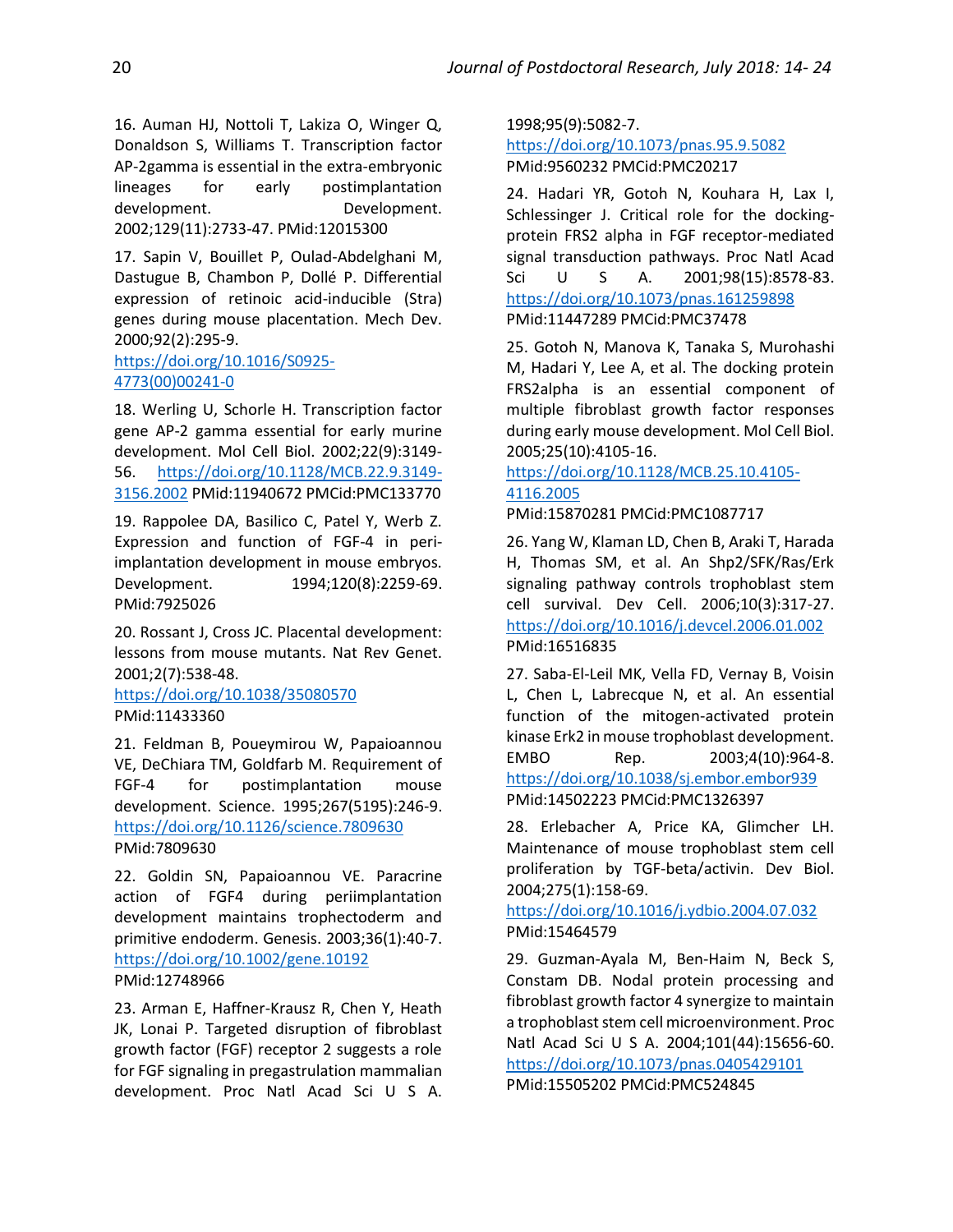30. Derynck R, Zhang YE. Smad-dependent and Smad-independent pathways in TGF-beta family signalling. Nature. 2003;425(6958):577- 84. <https://doi.org/10.1038/nature02006> PMid:14534577

31. Massagué J, Wotton D. Transcriptional control by the TGF-beta/Smad signaling system. EMBO J. 2000;19(8):1745-54. <https://doi.org/10.1093/emboj/19.8.1745> PMid:10775259 PMCid:PMC302010

32. Kang Y, Chen CR, Massagué J. A selfenabling TGFbeta response coupled to stress signaling: Smad engages stress response factor ATF3 for Id1 repression in epithelial cells. Mol Cell. 2003;11(4):915-26.

[https://doi.org/10.1016/S1097-](https://doi.org/10.1016/S1097-2765(03)00109-6) [2765\(03\)00109-6](https://doi.org/10.1016/S1097-2765(03)00109-6)

33. Ten Dijke P, Goumans MJ, Itoh F, Itoh S. Regulation of cell proliferation by Smad proteins. J Cell Physiol. 2002;191(1):1-16. <https://doi.org/10.1002/jcp.10066> PMid:11920677

34. Alexandrow MG, Moses HL. Transforming growth factor beta and cell cycle regulation. Cancer Res. 1995;55(7):1452-7. PMid:7882352

35. Oshima M, Oshima H, Taketo MM. TGF-beta receptor type II deficiency results in defects of yolk sac hematopoiesis and vasculogenesis. Dev Biol. 1996;179(1):297-302. <https://doi.org/10.1006/dbio.1996.0259> PMid:8873772

36. Chang H, Brown CW, Matzuk MM. Genetic analysis of the mammalian transforming growth factor-beta superfamily. Endocr Rev. 2002;23(6):787-823.

<https://doi.org/10.1210/er.2002-0003> PMid:12466190

37. Gu Z, Nomura M, Simpson BB, Lei H, Feijen A, van den Eijnden-van Raaij J, et al. The type I activin receptor ActRIB is required for egg cylinder organization and gastrulation in the mouse. Genes Dev. 1998;12(6):844-57. <https://doi.org/10.1101/gad.12.6.844>

PMid:9512518 PMCid:PMC316628

38. Song J, Oh SP, Schrewe H, Nomura M, Lei H, Okano M, et al. The type II activin receptors are essential for egg cylinder growth, gastrulation, and rostral head development in mice. Dev Biol. 1999;213(1):157-69.

<https://doi.org/10.1006/dbio.1999.9370> PMid:10452853

39. Manova K, De Leon V, Angeles M, Kalantry S, Giarré M, Attisano L, et al. mRNAs for activin receptors II and IIB are expressed in mouse oocytes and in the epiblast of pregastrula and gastrula stage mouse embryos. Mech Dev. 1995;49(1-2):3-11.

[https://doi.org/10.1016/0925-4773\(94\)00295-](https://doi.org/10.1016/0925-4773(94)00295-X)  $\underline{X}$  $\underline{X}$  $\underline{X}$ 

40. Iannaccone PM, Zhou X, Khokha M, Boucher D, Kuehn MR. Insertional mutation of a gene involved in growth regulation of the early mouse embryo. Dev Dyn. 1992;194(3):198-208. <https://doi.org/10.1002/aja.1001940305> PMid:1467556

41. Schier AF. Nodal signaling in vertebrate development. Annu Rev Cell Dev Biol. 2003;19:589-621.

[https://doi.org/10.1146/annurev.cellbio.19.04](https://doi.org/10.1146/annurev.cellbio.19.041603.094522) [1603.094522](https://doi.org/10.1146/annurev.cellbio.19.041603.094522) PMid:14570583

42. Ma GT, Soloveva V, Tzeng SJ, Lowe LA, Pfendler KC, Iannaccone PM, et al. Nodal regulates trophoblast differentiation and placental development. Dev Biol. 2001;236(1):124-35.

<https://doi.org/10.1006/dbio.2001.0334> PMid:11456449

43. Bird AP. DNA methylation and the frequency of CpG in animal DNA. Nucleic Acids Res. 1980;8(7):1499-504. <https://doi.org/10.1093/nar/8.7.1499> PMid:6253938 PMCid:PMC324012

44. Bird A. DNA methylation patterns and epigenetic memory. Genes Dev. 2002;16(1):6- 21. <https://doi.org/10.1101/gad.947102> PMid:11782440

45. Deaton AM, Bird A. CpG islands and the regulation of transcription. Genes Dev. 2011;25(10):1010-22.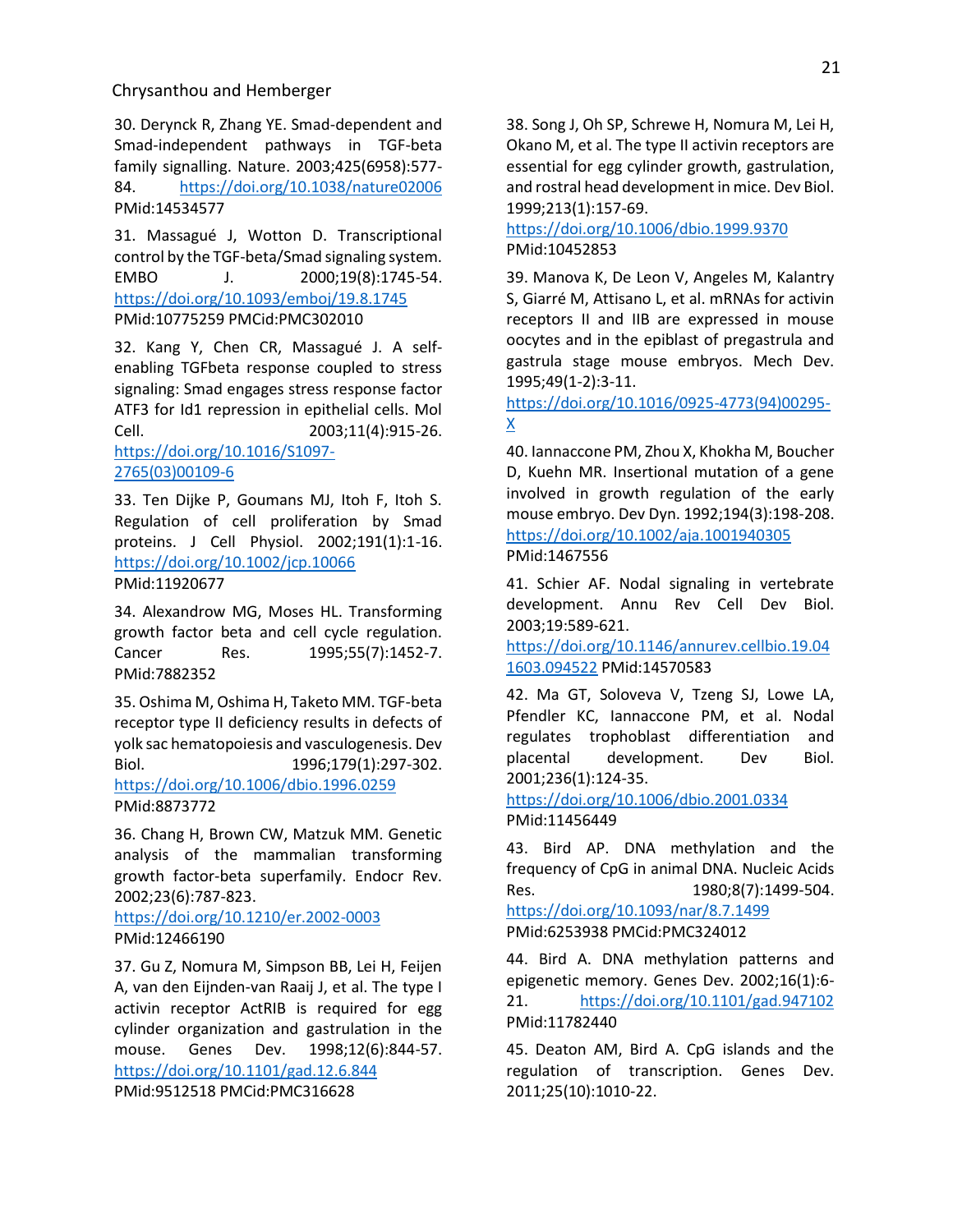# <https://doi.org/10.1101/gad.2037511> PMid:21576262 PMCid:PMC3093116

46. Santos F, Hendrich B, Reik W, Dean W. Dynamic reprogramming of DNA methylation in the early mouse embryo. Dev Biol. 2002;241(1):172-82.

<https://doi.org/10.1006/dbio.2001.0501> PMid:11784103

47. Meehan RR. DNA methylation in animal development. Semin Cell Dev Biol. 2003;14(1):53-65. [https://doi.org/10.1016/S1084-](https://doi.org/10.1016/S1084-9521(02)00137-4) [9521\(02\)00137-4](https://doi.org/10.1016/S1084-9521(02)00137-4)

48. Reik W, Dean W, Walter J. Epigenetic reprogramming in mammalian development. Science. 2001;293(5532):1089-93. <https://doi.org/10.1126/science.1063443> PMid:11498579

49. Senner CE, Krueger F, Oxley D, Andrews S, Hemberger M. DNA methylation profiles define stem cell identity and reveal a tight embryonicextraembryonic lineage boundary. Stem Cells. 2012;30(12):2732-45.

# <https://doi.org/10.1002/stem.1249> PMid:23034951

50. Hemberger M, Udayashankar R, Tesar P, Moore H, Burton GJ. ELF5-enforced transcriptional networks define an epigenetically regulated trophoblast stem cell compartment in the human placenta. Hum Mol Genet. 2010;19(12):2456-67. <https://doi.org/10.1093/hmg/ddq128>

PMid:20354077

51. Latos PA, Sienerth AR, Murray A, Senner CE, Muto M, Ikawa M, et al. Elf5-centered transcription factor hub controls trophoblast stem cell self-renewal and differentiation through stoichiometry-sensitive shifts in target gene networks. Genes Dev. 2015;29(23):2435- 48. <https://doi.org/10.1101/gad.268821.115> PMid:26584622 PMCid:PMC4691948

52. Murray A, Sienerth AR, Hemberger M. Plet1 is an epigenetically regulated cell surface protein that provides essential cues to direct trophoblast stem cell differentiation. Sci Rep.

2016;6:25112. <https://doi.org/10.1038/srep25112> PMid:27121762 PMCid:PMC4848516

53. Tahiliani M, Koh KP, Shen Y, Pastor WA, Bandukwala H, Brudno Y, et al. Conversion of 5 methylcytosine to 5-hydroxymethylcytosine in mammalian DNA by MLL partner TET1. Science. 2009;324(5929):930-5.

<https://doi.org/10.1126/science.1170116> PMid:19372391 PMCid:PMC2715015

54. Ficz G, Branco MR, Seisenberger S, Santos F, Krueger F, Hore TA, et al. Dynamic regulation of 5-hydroxymethylcytosine in mouse ES cells and during differentiation. Nature. 2011;473(7347):398-402.

# <https://doi.org/10.1038/nature10008> PMid:21460836

55. Wu H, D'Alessio AC, Ito S, Wang Z, Cui K, Zhao K, et al. Genome-wide analysis of 5 hydroxymethylcytosine distribution reveals its dual function in transcriptional regulation in mouse embryonic stem cells. Genes Dev. 2011;25(7):679-84.

# <https://doi.org/10.1101/gad.2036011> PMid:21460036 PMCid:PMC3070931

56. Williams K, Christensen J, Pedersen MT, Johansen JV, Cloos PA, Rappsilber J, et al. TET1 and hydroxymethylcytosine in transcription and DNA methylation fidelity. Nature. 2011;473(7347):343-8.

#### <https://doi.org/10.1038/nature10066> PMid:21490601 PMCid:PMC3408592

57. Koh KP, Yabuuchi A, Rao S, Huang Y, Cunniff K, Nardone J, et al. Tet1 and Tet2 regulate 5 hydroxymethylcytosine production and cell lineage specification in mouse embryonic stem cells. Cell Stem Cell. 2011;8(2):200-13. <https://doi.org/10.1016/j.stem.2011.01.008> PMid:21295276 PMCid:PMC3134318

58. Dawlaty MM, Ganz K, Powell BE, Hu YC, Markoulaki S, Cheng AW, et al. Tet1 is dispensable for maintaining pluripotency and its loss is compatible with embryonic and postnatal development. Cell Stem Cell. 2011;9(2):166-75.